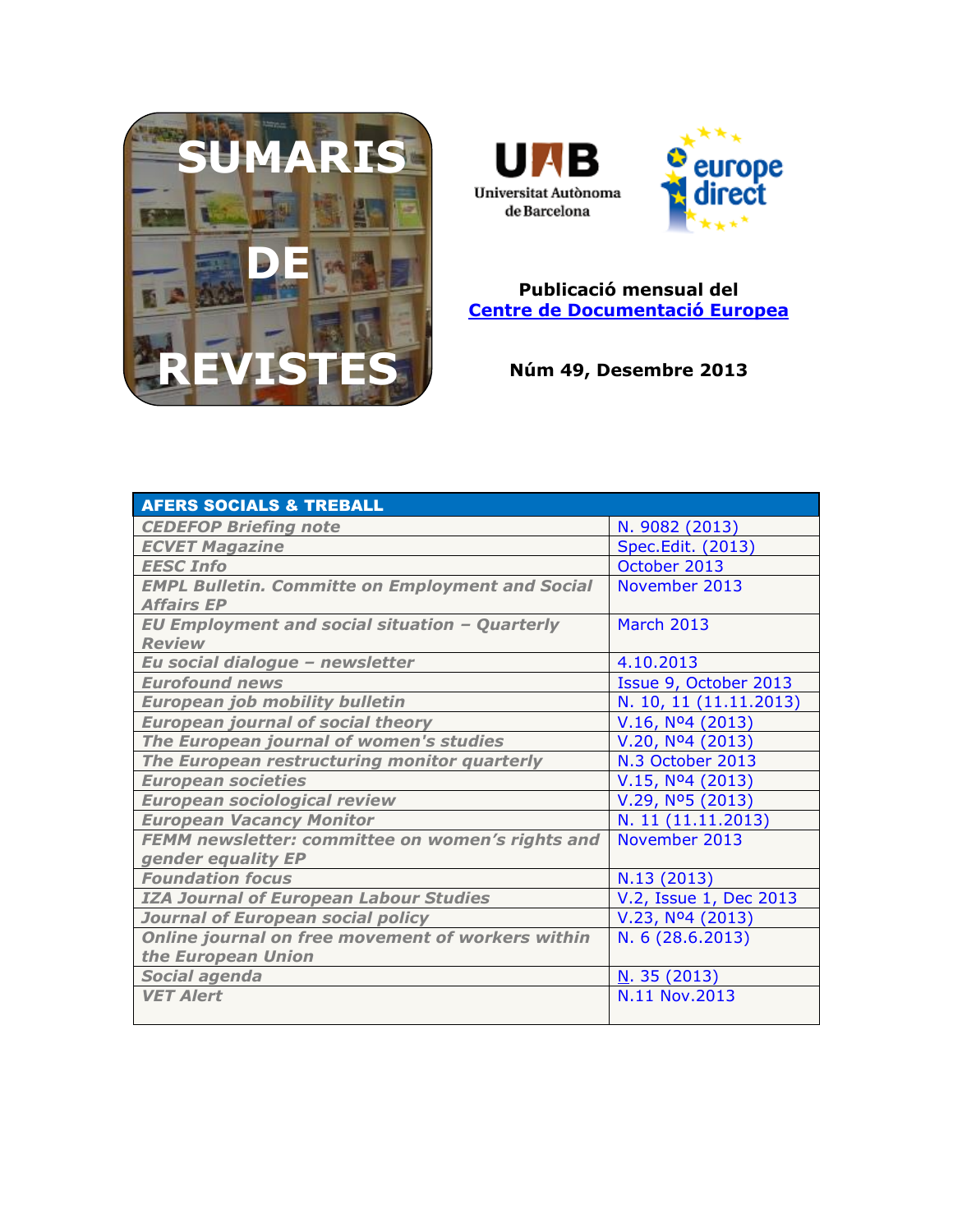| <b>AGRICULTURA &amp; PESCA</b>                                    |                        |
|-------------------------------------------------------------------|------------------------|
| <b>Agri news</b>                                                  | N. 68 (November 2013)  |
| <b>Agriculture, fishery and forestry statistics</b>               | 2013 edition           |
| <b>Boletín electrónico REDR</b>                                   | 15.11.2013             |
| <b>Desarrollo rural y sostenible</b>                              | N.18 (2013)            |
| Diario Oficial de la Oficina Comunitaria de                       | N. 5 2013 (15.10.2013) |
| <b>Variedades Vegetales</b>                                       |                        |
| <b>EFSA</b> journal                                               | N. 11 November 2013    |
| <b>ENRD magazine (revista de la REDR)</b>                         | Verano 2013            |
| Europa azul                                                       | N.137 (2013)           |
| <b>European review of agricultural economics</b>                  | V.40, N.5 (2013)       |
| <b>Fisheries ans aquaculture in Europe Magazine</b>               | N. 62 (August 2013)    |
| <b>Newsflashes</b>                                                | N. 113 October 2013    |
| <b>Rur@I</b> newsflash                                            | Noviembre 2013         |
| The trawler : newsletter of the PECH Committee                    | November 2013          |
|                                                                   |                        |
| <b>AUDIOVISUALS &amp; MITJANS DE COMUNICACIÓ</b>                  |                        |
| Eu-Topías: revista de interculturalidad,                          | V. 5, 2013             |
| comunicación y estudios europeos                                  |                        |
| <b>European Journal of Communication</b>                          | V.28, N.5 (2013)       |
| <b>IRIS: Legal Observations of the European</b>                   | $2013 - 10$            |
| <b>Audiovisual Obs</b>                                            |                        |
|                                                                   |                        |
| <b>CIÈNCIA &amp; TECNOLOGIA</b>                                   |                        |
| <b>Annual Report on Research and Technological</b>                | 2012                   |
| <b>Development Activities of the EU</b>                           |                        |
| <b>CORDIS Express</b>                                             | 22.11.2013             |
| <b>ESA Bulletin</b>                                               | <b>Nov 2013</b>        |
| <b>European Data Protection Supervisor Annual Report</b>          | 2012                   |
| <b>European Data Protection Supervisor Newsletter</b>             | N. 39 (October 2013)   |
| <b>European Researcher</b>                                        | $V.61, N.10-2$ (2013)  |
| <b>Ideas: newsletter of the ERC</b>                               | N. 3 (Sep 2013)        |
| Industrial technologies newsletter                                | October 2013           |
| <b>Intelligent manufacturing systems</b><br><b>JRC Newsletter</b> | N. 43 (August 2013)    |
| <b>Netwok technolgies newsflash</b>                               | November 2013          |
| Pre-commercial procurement newsletter                             | <b>June 2013</b>       |
| Research*eu results magazine                                      | November 2013          |
|                                                                   | N. 27, November 2013   |
| <b>COMERÇ EXTERIOR</b>                                            |                        |
| <b>Annual activity report (EC Trade)</b>                          | 2012                   |
| <b>BioRes Bridges Trade: analysis and new son trade</b>           | V. 7, N.4 (2013)       |
| and environment                                                   |                        |
| <b>EU Trade news</b>                                              | 5.12.2013              |
| <b>Global Trade and Customs Journal</b>                           | V. 8:11/12(2013)       |
| <b>INTA newsletter of the EP Committee on</b>                     | N. 40, Nov 2013        |
| <b>International Trade</b>                                        |                        |
| <b>Market Access for EU exporter - SPS</b>                        | <b>July 2013</b>       |
| Trade and investment in                                           | 2012                   |
|                                                                   |                        |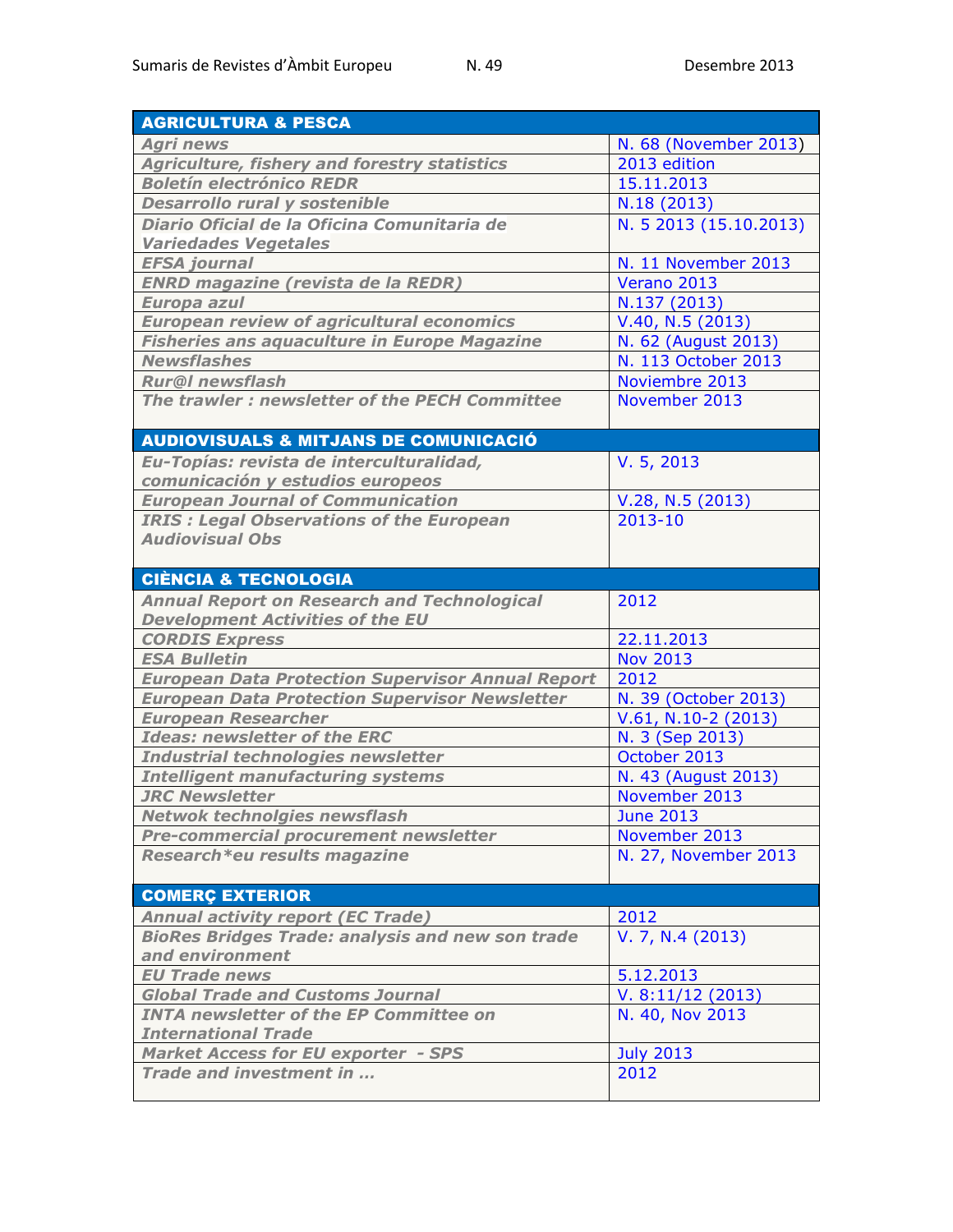| DESENVOLUPAMENT & AJUDA HUMANITÀRIA                                                |                          |
|------------------------------------------------------------------------------------|--------------------------|
| <b>Cooperation and conflict</b>                                                    | V. 48, N.4, 2013         |
| Desarrollo economico: revista de ciencias sociales                                 | N. 207/208 (2013)        |
| <b>Development and change</b>                                                      | V. 44, Issue 6, 2013     |
| <b>Development dialogue</b>                                                        | Paper n.3 (2013)         |
| <b>Development policy review</b>                                                   | V. 31, Issue 6, 2013     |
| <b>ECHO Daily Flash</b>                                                            | 5.12.2013                |
| <b>Finance &amp; Development Washington</b>                                        | V. 50, N.3 (2013)        |
| <b>Human Development Report</b>                                                    | 2013                     |
| <b>Humanity: an International Journal of Human</b>                                 | V.4, N.3, Winter 2013    |
| <b>Rights, humanitarianism, and development</b>                                    |                          |
| <b>Journal of development economics</b>                                            | V.107 March 2014         |
| Journal of international development                                               | $V.25, N.8$ (2013)       |
| <b>Oxford development studies</b>                                                  | V.41, N.4 (2013)         |
| <b>Review of development economics</b>                                             | V.17, N.4 (2013)         |
| <b>Revue Tiers Monde</b>                                                           | N. 215 (2013)            |
| The European journal of development research                                       | V.25, N.5 (2013)         |
| The Journal of development studies                                                 | V.49, N.9 (2013)         |
| <b>World Development</b>                                                           | V.56, April 2014         |
|                                                                                    |                          |
| <b>ECONOMIA &amp; FINANCES</b>                                                     |                          |
| Alternativas económicas                                                            | N. 8 Noviembre 2013      |
| <b>Basic figures on the EU</b>                                                     | Winter 2013/2014         |
| <b>Boletín mensual del BCE</b>                                                     | Noviembre 2013           |
| <b>Committee on Budgets newsletter</b>                                             | 9.10.2013                |
| <b>CONT News: Committee on Budgetary Control</b>                                   | 5.12.2013                |
| <b>Country focus</b>                                                               | N.6(2013)                |
| <b>EC Tax review</b>                                                               | V.22/6(2013)             |
| <b>ECB Occasional papers</b>                                                       | N.152 (2013)             |
| <b>ECB Research bulletin</b>                                                       | <b>N.19 Autumn 2013</b>  |
| <b>ECB Statistics pocket book</b>                                                  | November 2013            |
| <b>ECB Working papers</b>                                                          | N.1617 Nov. 2013         |
| <b>ECFIN Economic Briefs</b>                                                       | N.27 (2013)              |
| <b>ECFIN E-news</b>                                                                | N. 89 (28.11.2013)       |
| <b>Econ notes (EIB)</b>                                                            | 25.2.2013                |
| <b>ECON Online</b>                                                                 | 25.11.2013               |
| <b>Economia Exterior</b>                                                           | N.66 Otoño 2013          |
| <b>EIB Economic Papers</b>                                                         | 14.11.2013               |
| <b>EIB Info</b>                                                                    | N. 151 (October 2013)    |
| <b>EIB Newsletter</b>                                                              | September 2013           |
| <b>EIB Working Papers</b>                                                          | 8.10.2013                |
| <b>EU Candidate and Pre-Accession Countries</b>                                    | 3rd quarter 2013         |
| <b>Economies Quarterly</b>                                                         |                          |
| Europe in figures - Eurostat yearbook<br><b>European business cycle indicators</b> | 2012                     |
|                                                                                    | N.3 October 2013         |
| <b>European economic review</b>                                                    | <b>V.65 January 2014</b> |
| <b>European economy</b><br><b>European economy. Economic papers</b>                | N.6 2013<br>N.508 2013   |
| <b>European economy. Occasional papers</b>                                         | N.165 2013               |
| <b>European journal of law and economics</b>                                       | V.36, N.3 (2013)         |
| <b>Eurostatistics. Data for shor-term economic analysis</b>                        | 11-2013                  |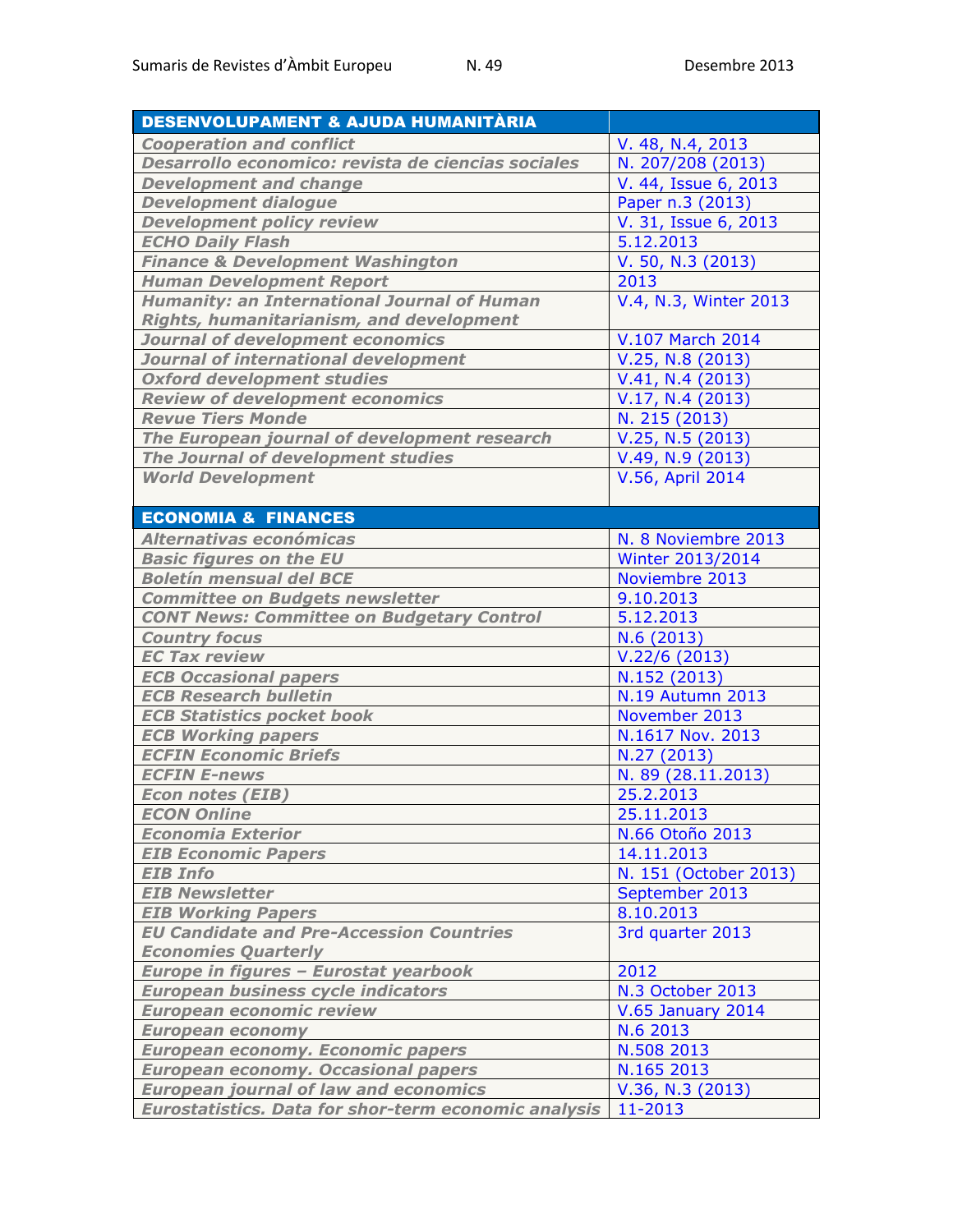| <b>Financial stability review</b>                             | November 2013        |
|---------------------------------------------------------------|----------------------|
| <b>Harmonised indices of consumer prices</b>                  | October 2013         |
| <b>IMCO Newsletter</b>                                        | N. 46, November 2013 |
| <b>Intereconomics</b>                                         | V.48, N.5 (2013)     |
| <b>International Tax and Public Finance</b>                   | V.20, N.5 (2013)     |
| Journal - Tribunal de Cuentas Europeo                         | N.11 (2013)          |
| Journal of economic growth                                    | V.18, N.4 (2013)     |
| Journal of the European Economic Association                  | V.11, N.6 (2013)     |
| <b>Legal issues of economic integration</b>                   | V.40/4(2013)         |
| <b>Mediterráneo Económico</b>                                 | N.24 (2013)          |
| Quarterly report on the euro area                             | V.12, N.3 (2013)     |
| <b>Single market news</b>                                     | 67 (2013)            |
| <b>Taxation and customs union</b>                             | 5.12.13              |
| <b>Taxation papers</b>                                        | N.39 (2013)          |
| <b>TCE. Informes y dictámenes</b>                             | N.10 (2013)          |
|                                                               |                      |
| <b>EDUCACIÓ &amp; CULTURA</b>                                 |                      |
| <b>C-News: culturelink newsletter</b>                         | N.83 (Oct 2013)      |
| <b>CEDEFOP Briefing notes</b>                                 | October 2013         |
| <b>CEDEFOP Research papers</b>                                | N.35 (2013)          |
| <b>CEDEFOP Working papers</b>                                 | N.21 (2013)          |
| <b>Culture action Europe: the political platform for arts</b> | N: 14 (Sep 2013)     |
| and culture                                                   |                      |
| eFocus education                                              | February 2013        |
| <b>E-zine archive (European Cultural Foundation)</b>          | 22.11.2013           |
| <b>Education &amp; Culture: e-newsletter</b>                  | Novembre 2013        |
| <b>ETF Inform</b>                                             | N. 13, January 2013  |
| eLearning papers                                              | N.35(2013)           |
| EU-topías: revista de interculturalidad,                      | V. 5(2013)           |
| comunicación y estudios europeos                              |                      |
| <b>The European Choral Magazine</b>                           | 2/2013               |
| <b>European journal of special needs education</b>            | V.28, N.4 (2013)     |
| <b>Eurydice news</b>                                          | 26.9.2013            |
|                                                               |                      |
| <b>EMPRESA &amp; INDÚSTRIA</b>                                |                      |
| <b>Alicante news</b>                                          | October 2013         |
| <b>Competition weekly news summary</b>                        | (22.11.2013)         |
| e-Competitions: antitrust case laws e-Bulletin                | November 2013        |
| Empresa e industria e-boletín                                 | 26.11.2013           |
| <b>Enterprise &amp; Industrie</b>                             | September 2013       |
| <b>The European business review</b>                           | November 2013        |
| <b>European company law</b>                                   | V.10/6(2013)         |
| <b>European journal of innovation management</b>              | V.17, N.1 (2013)     |
| <b>European patent bulletin</b>                               | N.1348 (2013)        |
| Industrial technologies newsletter                            | October 2013         |
| <b>Intelligent manufacturing systems</b>                      | N. 43 (August 2013)  |
| <b>ITRE News</b>                                              | 27-28 Nov 2013       |
| <b>Office for Harmonization in the Internal Market:</b>       | December 2013        |
| <b>Official journal</b>                                       |                      |
| <b>Pre-commercial procurement newsletter</b>                  | November 2013        |
| <b>Single market monthly</b>                                  | N.28 (2013)          |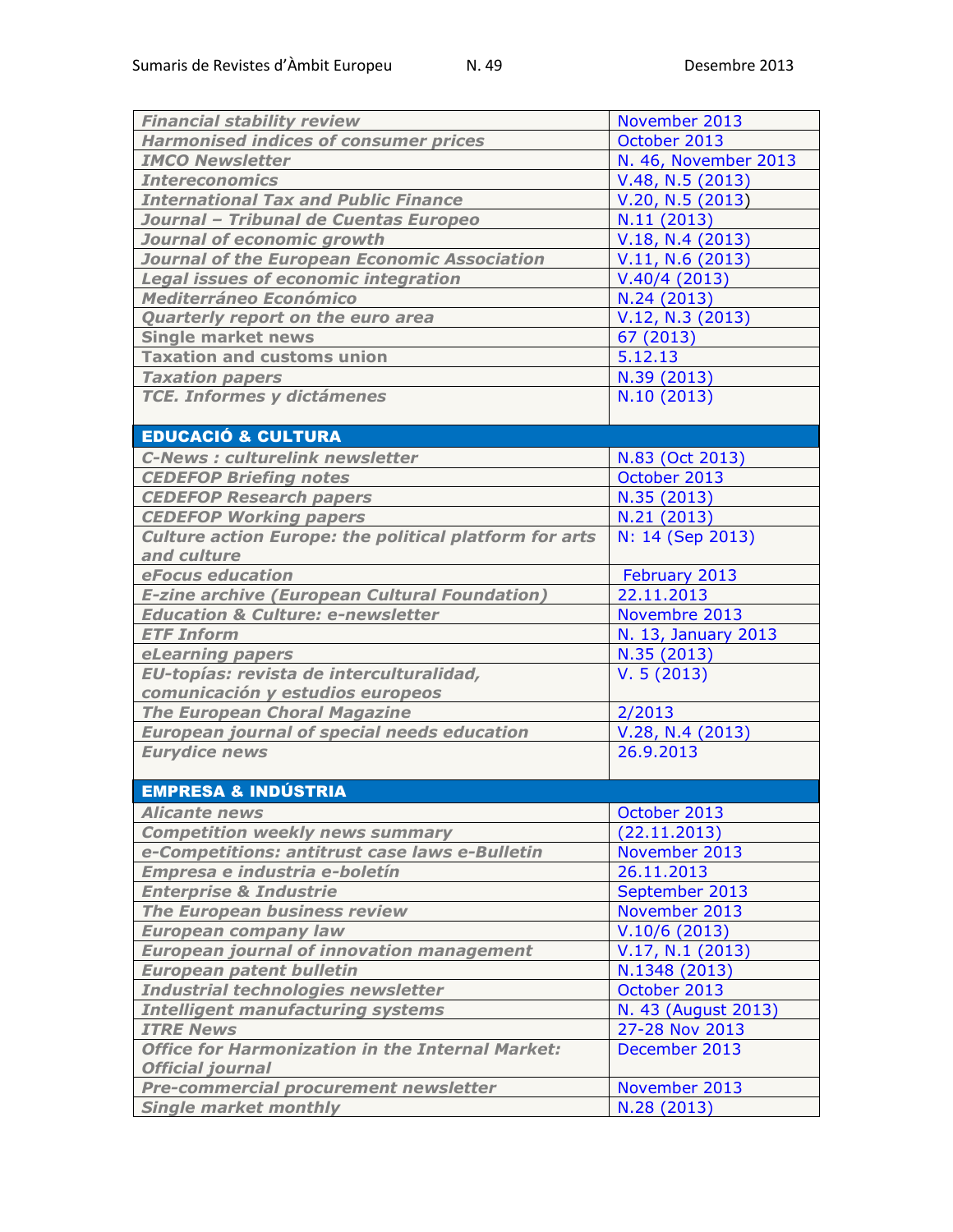| <b>Single market news</b>                                               | N.67 (2013)           |
|-------------------------------------------------------------------------|-----------------------|
| <b>SME Update</b>                                                       | N. 17, 19.7.2013      |
|                                                                         |                       |
| <b>INTEGRACIÓ EUROPEA &amp; GOVERNANÇA</b>                              |                       |
| <b>Comparative European politics</b>                                    | Nov. 2013             |
| <b>Confrontations Europe, La revue</b>                                  | N.103 (2013)          |
| <b>Cuadernos europeos de Deusto</b>                                     | N.49 (2013)           |
| <b>EUI Working Papers RSCAS</b>                                         | N.82 (2013)           |
| <b>Eurobarometer</b>                                                    | N. 79 (2013)          |
| <b>Europa</b>                                                           | N. 37, Été 2013       |
| Europe en formation: revue d'études sur la                              | 2013/2 (N. 368)       |
| construction européenne et le fédéralime                                |                       |
| <b>European report</b>                                                  | <b>Enero 2013</b>     |
| <b>European Union Politics</b>                                          | <b>Dec 2012</b>       |
| <b>EuropeanVoice</b>                                                    | <b>Diari</b>          |
| <b>Interface</b>                                                        | N.89 October 2013     |
| Journal of contemporary European research                               | V.9, N.5 (2013)       |
| <b>Legal issues of economic integration</b>                             | V.40/4(2013)          |
| <b>Perspectives on Europe</b>                                           | Spring 2013           |
| Revista de estudios europeos                                            | N.62 (2013)           |
| Revue du marché commun et de l'Union européenne                         | N.572 (2013)          |
| <b>Web</b>                                                              |                       |
| <b>Romanian journal of European affairs</b>                             | Sep. 2013, V. 13 (3)  |
|                                                                         |                       |
| <b>JUSTICIA, ASSUMPTES D'INTERIOR &amp; DRETS DELS CIUTADANS</b>        |                       |
|                                                                         |                       |
| Amnistía internacional: revista sobre derechos                          | N. 120 Noviembre 2013 |
| humanos                                                                 |                       |
| Civitas. Revista española de derecho europeo                            | N.47 (2013)           |
| <b>DROI Subommitte on Human Rights newsletter</b>                       | N. 16 (July 2013)     |
| <b>Eurojust Annual Report</b>                                           | 2012                  |
| Europe : actualité du droit communautaire                               | V.23, N.10 (2013)     |
| <b>European constitutional law review</b>                               | V.9, N.3 (2013)       |
| <b>European Data Protection Supervisor Newsletter</b>                   | N.39 October 2013     |
| <b>European Institute for Gender Equality Newsletter</b>                | N. 6, 2013            |
| European journal of crime, criminal law and                             | V.21, N.2 (2013)      |
| criminal justice                                                        |                       |
| <b>European journal of legal studies articles</b>                       | V.6, N.1 (2013)       |
| <b>European law review</b>                                              | N.5(2013)             |
| <b>European review of private law</b>                                   | $V.21/5-6(2013)$      |
| <b>Europol review</b>                                                   | 2012                  |
| <b>FRA newsletter</b>                                                   | November 2013         |
| Humanity: an international journal of human rights,                     | V.4, N.3 Winter 2013  |
| humanitarianism and development                                         |                       |
| Indret: revista para el análisis del derecho                            | N.4(2013)             |
| <b>JURI</b> report                                                      | N. 11, November 2013  |
| La Ley Unión Europea                                                    | N. 9, Nov.2013        |
| Online journal on free movement of workers within<br>the European Union | N. 6 (28.6.2013)      |
| Persona y derecho: revista de fundamentación de                         | N.68 (2013)           |
| las instituciones jurídicas y de derechos humanos                       |                       |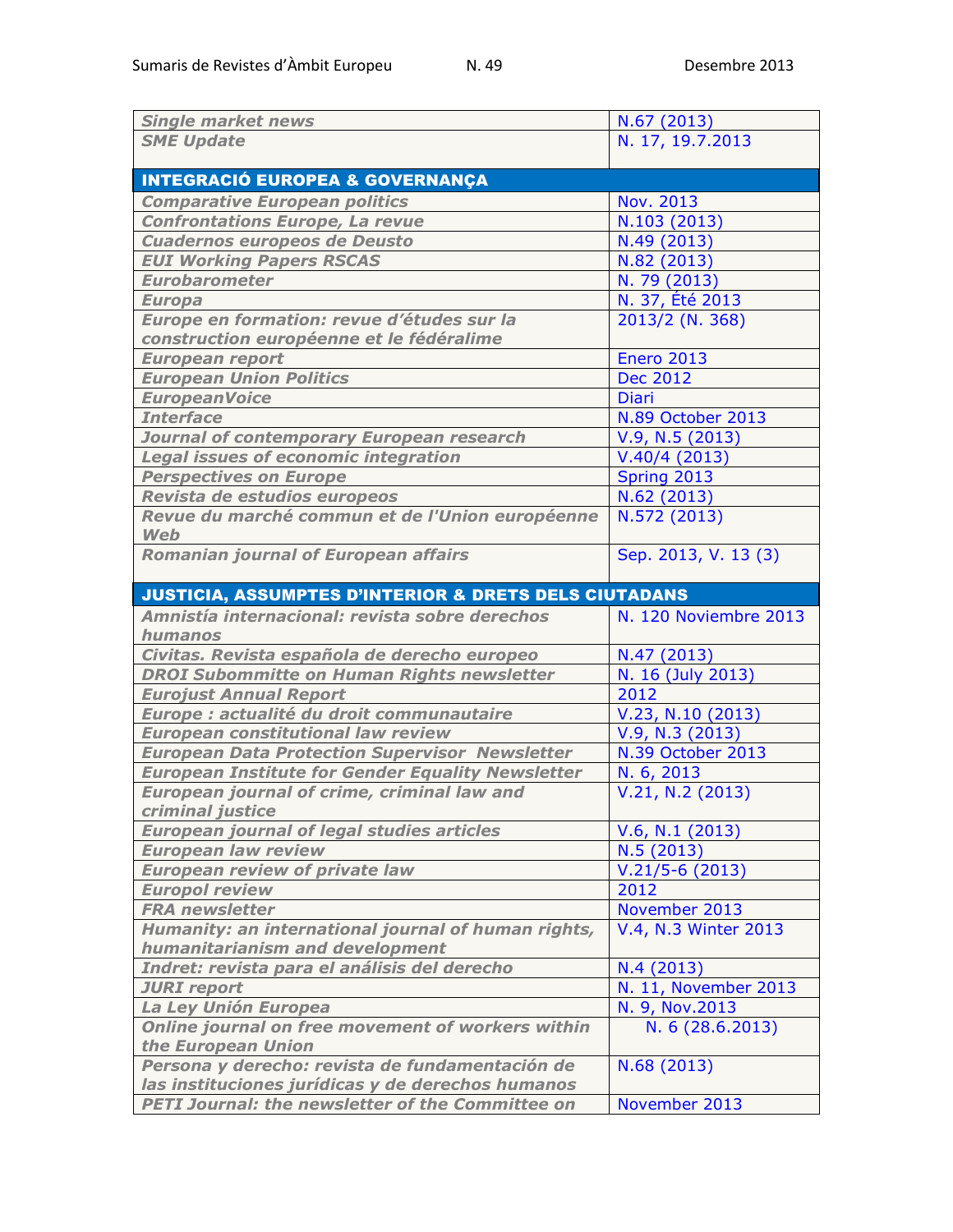| <b>Petitions of the EP</b>                                                          |                             |
|-------------------------------------------------------------------------------------|-----------------------------|
| Revista general de derecho europeo                                                  | N.31 Octubre 2013           |
| Revue du droit de l'Union européenne                                                | N.3 (2013)                  |
| <b>Unión Europea Aranzadi</b>                                                       | N.6(2013)                   |
| <b>Yearbook of European law</b>                                                     | V.32, N.1 (2013)            |
|                                                                                     |                             |
| <b>MEDI AMBIENT &amp; ENERGIA</b>                                                   |                             |
| Air quality in Europe - report                                                      | 2013                        |
| <b>EcoAP Newsletter</b>                                                             | 14.11.2013)                 |
| <b>Energy markets in the EU</b>                                                     | 2011                        |
| <b>Energy, transport and environment indicators</b>                                 | 2013 ed.                    |
| <b>ENVI News: newsletter from the EP Committee</b>                                  | Novembre 2013               |
| <b>Environmental indicator report</b>                                               | 2013                        |
| <b>Environmental policy and governance</b>                                          | V.23, N.5 (2013)            |
| Etat des energies renouvelables en Europe                                           | 2012                        |
| <b>EU environment policy brief</b>                                                  | N.75 October (2013)         |
| <b>LIFE</b> newsletter                                                              | N.9 October 2013            |
| <b>Medio Ambiente para los europeos</b>                                             | N.50 Junio (2013)           |
|                                                                                     | Supplement 2013             |
| <b>Ourcoast newsletter</b>                                                          | <b>Issue 1, July 2013</b>   |
| Review of European, comparative & international                                     | V.22, N.3 (2013)            |
| environmental law                                                                   |                             |
| <b>Science for environment policy</b>                                               | 5.12.2013                   |
|                                                                                     |                             |
| <b>REGIONS 6 DESENVOLUPAMENT LOCAL</b>                                              |                             |
| <b>AER Newsletter</b>                                                               | N.13 November 2013          |
| Carta local : revista de la Federación Española de                                  | N.262 Octubre 2013          |
| <b>Municipios y Provincias</b>                                                      |                             |
| <b>Investigaciones regionales</b>                                                   | N.26 (2013)                 |
| <b>Regional and federal studies</b>                                                 | V.23, N.5 (2013)            |
| Reginews: newsletter of the committee on regional                                   | 20.11.2013                  |
| development                                                                         |                             |
| Regiones y ciudades de Europa                                                       | N. 84, October 2013         |
| Revista d'estudis autonòmics i federals                                             | N.18 Octubre 2013           |
|                                                                                     |                             |
| <b>RELACIONS EXTERIORS &amp; POLÍTICA DE SEGURETAT</b>                              |                             |
| Afkar ideas: revista trimestral para el diálogo entre<br>el Magreb, España y Europa | N.39 (2013)                 |
| <b>Annual Report on Financial Assistance for</b>                                    | 2012                        |
| <b>Enlargement</b>                                                                  |                             |
| <b>CBRNE Terrorism newsletter</b>                                                   | V.51 October 2013           |
| Elcano boletín-newsletter                                                           | N.163 (2013)                |
| <b>Enlargement newsletter</b>                                                       | <b>April 2013</b>           |
| <b>Esglobal</b>                                                                     | Noviembre 2013              |
| Estudios de política exterior                                                       | N.156 (2013)                |
| <b>EU Security and Defence news</b>                                                 | N. 74, 9.7.2013             |
| <b>European security</b>                                                            | V.22, N.4 (2013)            |
| <b>Impetus: magazine of the EU Military Staff, EEAS</b>                             | N.16, Autumn/Winter<br>2013 |
|                                                                                     |                             |
| <b>JANUS.NET</b> (e-journal of International Relations)                             | V.4, N.2 (2013)             |